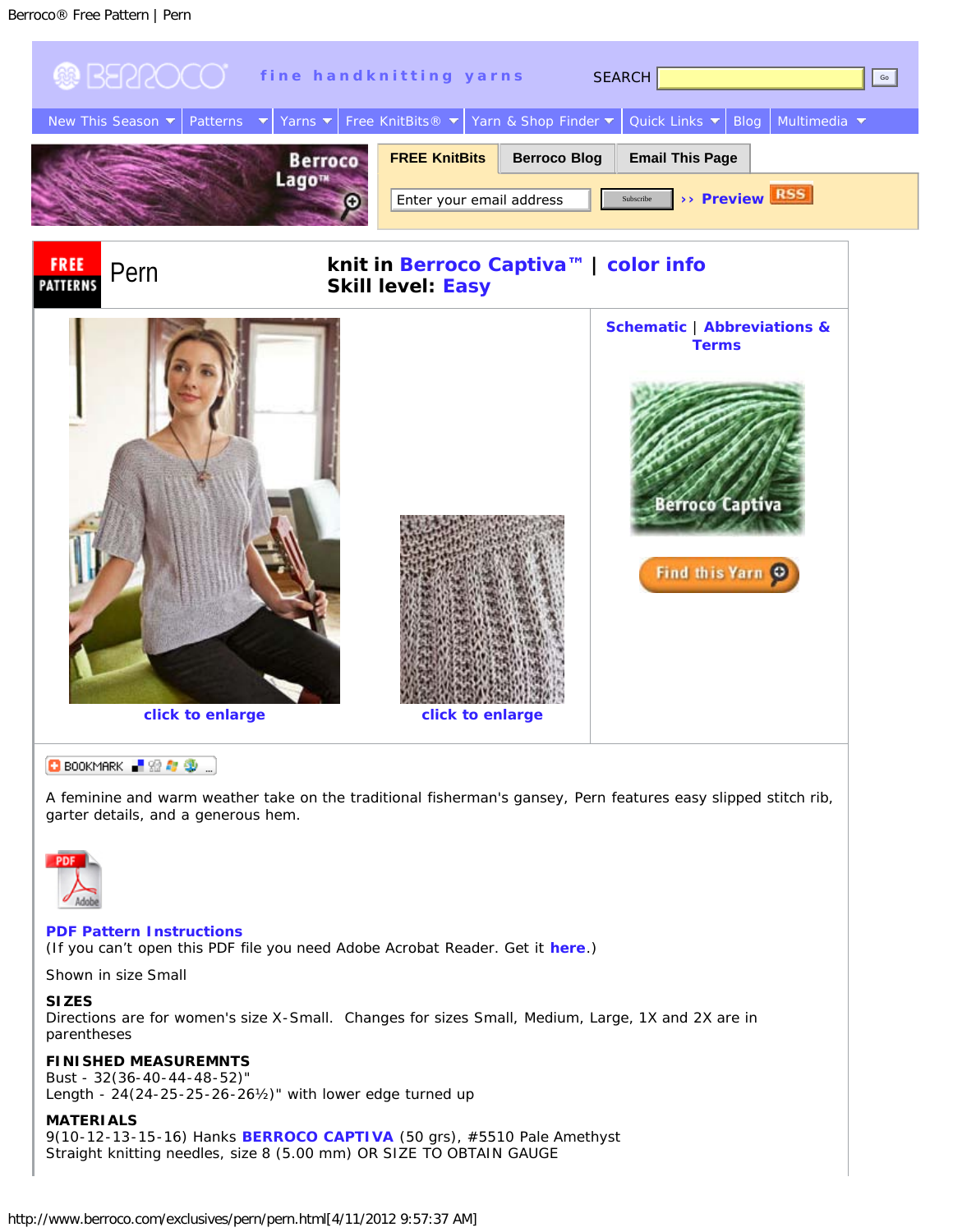Berroco® Free Pattern | Pern

16" Length circular knitting needle, size 8 (5.00 mm) 2 St markers

#### **GAUGE**

18 sts =  $4$ "; 25 rows =  $4$ " in St st 22 sts =  $4$ "; 25 rows =  $4$ " in Slip Rib Pat TO SAVE TIME, TAKE TIME TO CHECK GAUGE

**SLIP RIB PATTERN** (Multiple of 5 sts + 2) Row 1 (RS):  $*$  P2, k1, sl 1, k1, rep from  $*$  across, end p2. Row 2: Purl. Rep these 2 rows for Sl Rib Pat

# **BACK**

With straight needles, cast on 72(82-90-100-108-118) sts. Work even in St st for 4", end on RS. Knit 1 row on WS for turning ridge. Work even in St st until piece measures 8" from beg, end on RS.

**Inc Row (WS):** P14(18-23-27-32-36), place marker, p44(46-44-46-44-46), increasing 13(11-13-11-13- 11) sts as evenly spaced across as possible, place marker, p to end - 85(93-103-111-121-129) sts.

**Establish Pat St: Row 1 (RS):** K to first marker, work Row 1 of SI St Rib Pat to last marker, k to end.

**Row 2:** P to first marker, work Row 2 of Sl Rib Pat to last marker, p to end. Work even in pat as established until piece measures 19(19-19½-19½-20-20)" from beg, end on WS. Mark beg and end of last row for beg of armholes. Work even until armholes measure  $4(4-4\frac{1}{2}-4\frac{1}{2}-5\frac{1}{2})$ ", end on RS.

Dec Row (WS): P to first marker, drop marker, p to last marker, dec 13(11-13-11-13-11) sts as evenly spaced across as possible, drop marker, p to end - 72(82-90-100-108-118) sts. Work even in Garter St until armholes measure 8(8-8½-8½-9-9½)", end on WS. Mark center 28 sts on last row.

**Shape Shoulders and Neck: Next Row (RS):** Bind off 5(6-8-9-11-12), k to first marker, join another hank of yarn and bind off center 28 sts, k to end. Working both sides at once, bind off 5(6-8-9-11-12) sts at beg of the next row, then 4(6-7-9-10-12) sts at beg of the next 4 rows. AT THE SAME TIME, bind off 5 sts at each neck edge once, then 4 sts once.

### **FRONT**

Work same as back until armholes measure5(5-5½-5½-6-6½)", end on WS - 72(82-90-100-108-118) sts. Mark center 18 sts on last row.

**Shape Neck: Next Row (RS):** K to first marker, join another hank of yarn and bind off center 18 sts, k to end. Working both sides at once, bind off 2 sts at each neck edge twice, then dec 1 st at each neck edge every RS row 10 times. When all decs have been completed, work even on 13(18-22-27-31-36) sts each side if necessary until armholes measure 8(8-8½-8½-9-9½)", end on WS. Shape shoulders same as back.

# <span id="page-1-0"></span>**SLEEVES**

With straight needles, cast on 87(87-92-92-97-102) sts. Work even in Sl Rib Pat for 5", end on RS.

**Dec Row (WS):** Purl, dec 15(15-16-16-17-17) sts as evenly spaced across as possible - 72(72-76-76-80- 85) sts. Work even in Garter St until sleeve measures 7" from beg, end on WS. Bind off.

# **FINISHING**

Sew shoulder seams.

**Neck Edging:** With RS facing, using circular needle, beg at left shoulder seam, pick up and k123 sts around entire neck edge. Mark for beg of rnd and carry marker up. Knit 2 rnd. Bind off knitwise. Sew in sleeves between markers. Sew side and sleeve seams. Fold lower edge to WS along turning ridge and sew in place.